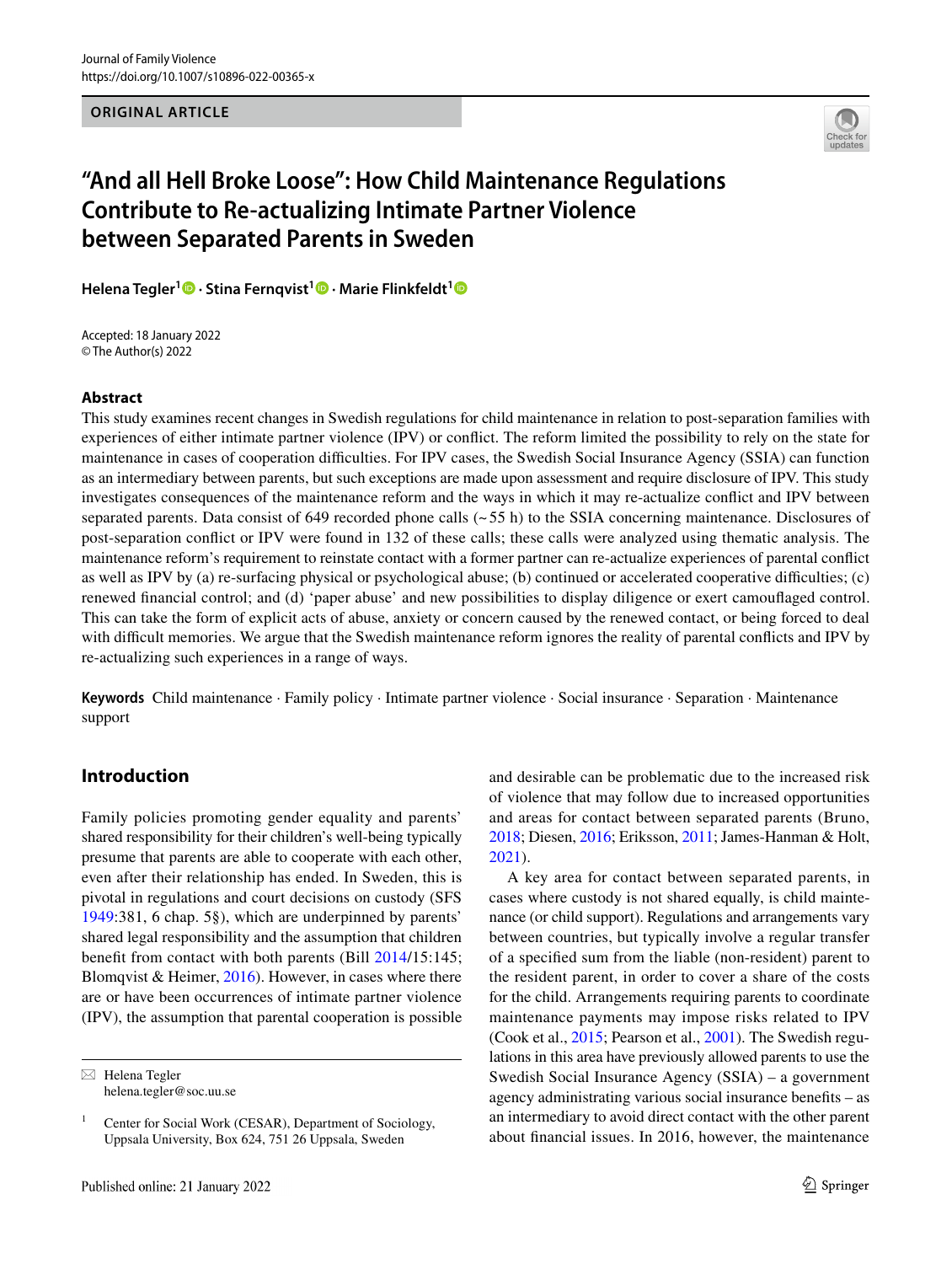regulations were reformed to increase contact between separated parents and the current default arrangement is that parents agree on a suitable sum and manage the transfer themselves (Fernqvist, [2020](#page-10-7)). The SSIA currently handle maintenance transfers only in special circumstances, including experiences of IPV, or when the liable parent refuses or is unable to pay directly to the resident parent. At the time of the reform, both legal experts and interest groups such as the National Organization for Women's Shelters and Young Women's Shelters in Sweden (ROKS) argued that the new regulations could pose a risk for separated parents with previous experiences of abuse (Fernqvist, [2020](#page-10-7)). To date, there is little empirical knowledge about the impact of the regulations change on families and what problems its implementation have caused.

The aim of this article is to provide an understanding of the interplay between experiences of IPV and confict on the one hand, and state welfare regulations and routines regarding child maintenance on the other hand. Specifcally, we investigate how the child maintenance reform in Sweden in 2016 has contributed to maintaining or re-actualizing parental confict and IPV post-separation. Previous research has acknowledged that although IPV may persist or even intensify after separation, this is an overlooked area associated with risk for women and children (Humphreys & Thiara [2003;](#page-10-8) Brownridge, [2006](#page-10-9)), particularly in relation to child contact arrangements of various kinds (James-Hanman & Holt, [2021](#page-10-5)). Due to the emphasis on contact and cooperation between separated parents that is stipulated by the reform, it is likely to assume that this issue would have relevance in this context. By re-actualization, we refer to the risk of reoccurring events, but also to experiences of fear, worry or discomfort. Re-actualization is therefore a somewhat broader concept than re-victimization, which refers to how an individual may be subjected to violence post-separation and the psychological efects it may cause (Kuijpers et al., [2012\)](#page-11-2).

By examining a large number of recorded phone calls to the SSIA, we investigate how parents describe their situation before, during and after the reform's implementation, focusing on descriptions of confict and violence. We distinguish confict from violence by defning the latter as marked by inequality and a notable power imbalance, while confict rather refers to disagreements over specifc topics. There is a risk that using the concept of confict in an unrefected manner could reduce the visibility of IPV (see also Brännvall, [2016;](#page-10-10) Eriksson, [2011](#page-10-4)). The distinction between violence and confict is however 'empirically signifcant' in this article since occurrence of IPV may allow for maintenance support eligibility, while features of confict do not. Research on disclosures of IPV in naturalistic environments has suggested that vague descriptions relating to confict, on which occurrence of violence may be inferred, are common when victims and perpetrators talk about their experiences (Greatbatch

& Dingwall, [1999](#page-10-11); Tennent & Weatherall, [2019](#page-11-3)). Since we draw on naturalistic talk in this study, we therefore view it as necessary to use both concepts to describe how certain events are framed in the data and to distinguish between situations that may be perceived as more threatening and perilous.

## **Post‑separation Family Policies and Maintenance in Sweden**

About 25% of all children aged 0–19 in Sweden have parents who are separated or divorced (ISF, [2019](#page-10-12), p. 67). Separated parents with equally shared custody are not obliged to pay child maintenance in any form, but if the child lives with one of the parents more than 50% of the time, the resident parent is entitled to maintenance. The liable parent can either pay directly to the resident parent, or pay to the SSIA, who then pays the resident parent in the form of "maintenance support". The maintenance support scheme facilitates and guarantees child maintenance, for instance if the liable parent is unable or unwilling to pay. Despite the emphasis on equally distributed parental responsibilities post-separation, 87% of the resident parents receiving maintenance support in Sweden over the past two decades have been women (ISF, [2019](#page-10-12)). The total number of children within the SSIA maintenance scheme was 193 800 in 2017, but official numbers have decreased over time and were markedly reduced when the maintenance reform of 2016 came into effect (Fernqvist, [2020;](#page-10-7) ISF, [2019](#page-10-12)), which was one of the reform's central aims.

Maintenance transactions handled by the parents themselves often ensure higher compensation levels since it, unlike maintenance support via the SSIA, is based on the parents' incomes. It can therefore be seen as more benefcial for the child. In addition to reducing the SSIA's administrative workload, the reform was motivated by parents' shared maintenance and custody responsibility post-separation (Bill [2014](#page-10-0)/15:145 p. 145). Prior to the reform, any parent could opt for maintenance support via the SSIA, without stating any particular reason. Previous studies have found that fnancial confict, regarding e.g., maintenance arrangements, is a common area of confict among separated parents in Sweden (Bergman & Rejmer, [2017](#page-10-13)) and it can be assumed that access to maintenance support would reduce such conficts. It is therefore likely that this beneft also prior to the reform was mostly used by parents who experienced some level of confict and therefore handled the maintenance transactions through a government agency rather than deal directly with each other.

However, with the 2016 reform this possibility was restricted. The regulations stipulate that if the liable parent has paid maintenance to the SSIA for six consecutive months (from January 2022, this has been changed to twelve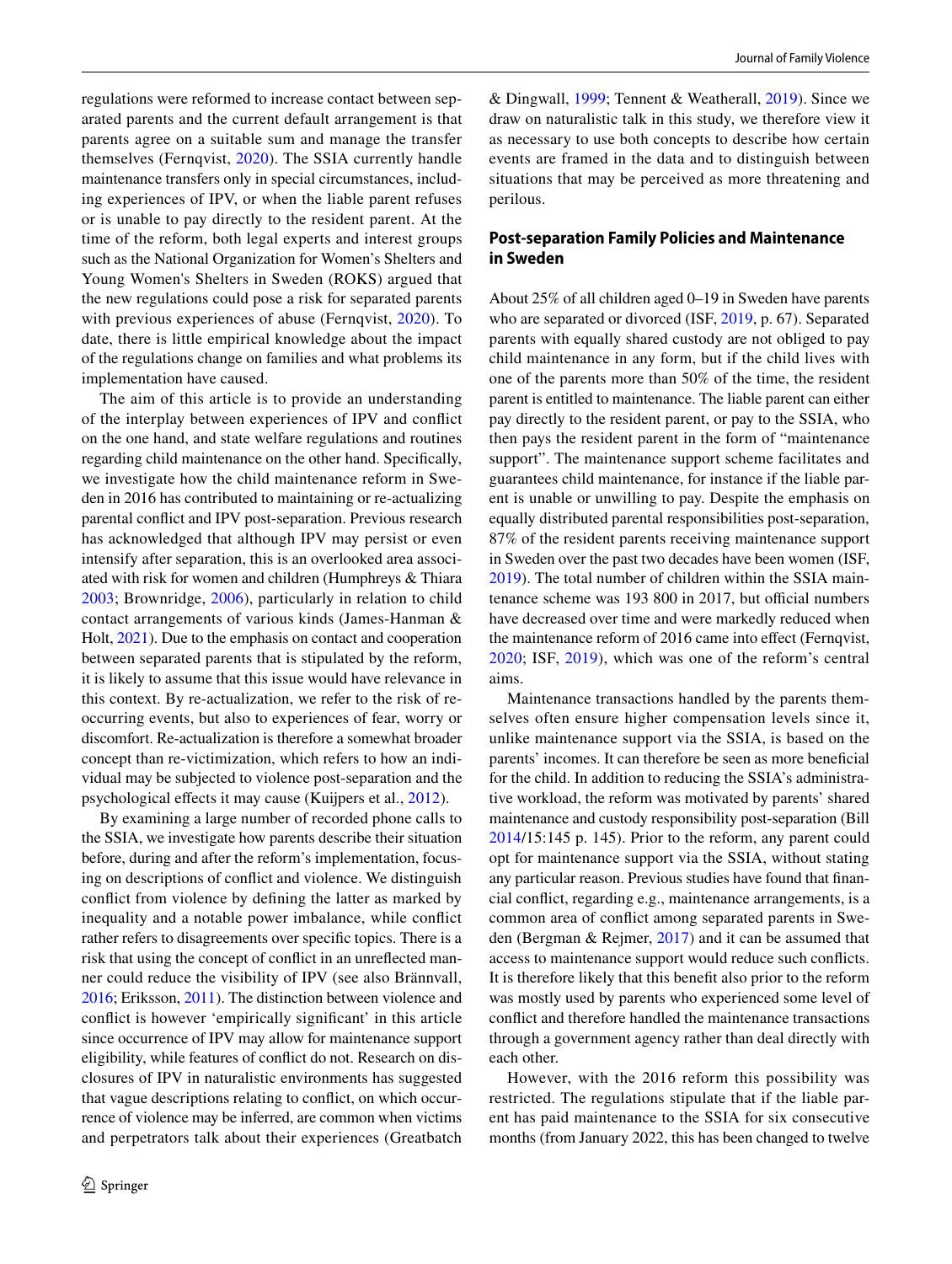months), the SSIA ceases to intervene and the parents must organize the transfer themselves. If the claimant can invoke "special reasons" – previous incidence of IPV being the most prominent one – the SSIA's continued mediation of money transfers may be justifed. This is assessed in each case, which means that parents will need to disclose having been subjected to abuse, and describe this abuse in sufficient detail for the SSIA to make a decision (Fernqvist, [2020](#page-10-7)).

The understanding that the SSIA provides protection has been central in debates on the maintenance reform. The following quote from our data illustrates how this works. Here, a case officer at the SSIA explains the "exception rule" to a mother who expresses worry about how renewed contact through the changing maintenance arrangements may lead to abuse:

So if you don't get any maintenance directly from the other parent, which I suspect you don't, and the child lives with you, you'll get maintenance support from us. We'll pay you and he'll pay us. We are the protection. (SSIA case officer, call 132)

Procedures regarding maintenance support entail that case officers are in contact with both parents and that information regarding e.g., claims of abuse have to be documented in a way that is accessible to both parents, which case officers have perceived as problematic (Fernqvist [2020](#page-10-7)). In addition, the special reason exception is not permanent, as cases need to be re-evaluated regularly. The 2016 reform stipulated a review every six months (the "six months rule") (ISF, [2019\)](#page-10-12) – whereby experiences of violence may need to be revisited – but this is currently undergoing change and from January 2022 this time span may vary between six months and four years (see Bill,  $2020/21:203$  $2020/21:203$ ).

After the reform, IPV has thus been more palpable in the SSIA's work routines, mainly because of the agency's new task of assessing special reasons for approving maintenance support. The relative lack of discussion of IPV in the government's preparatory activities leading up to the reform suggests that legislators did not expect so many special reason claims and may have underestimated how they would afect the case officers' work. In general, case officers have little or no training or experience of dealing with family confict or IPV, and an interview study has indicated that they experience their interaction with maintenance support claimants as more complex and difficult after the reform (Fernqvist, [2020](#page-10-7)).

## **Defning and Contextualizing IPV: The Swedish Case**

Internationally, the Nordic countries stand out in terms of equality-promoting policies (Bergqvist et al., [2007](#page-10-15); Borchorst & Siim, [2008\)](#page-10-16). Previous research has however highlighted that since Swedish family policies are grounded in an overarching discourse of gender equality, an unequal distribution of responsibilities, power imbalances or violence between parents may be obscured (Eriksson, [2011\)](#page-10-4). This is sometimes referred to as "The Nordic paradox" (Korkmaz, [2021\)](#page-11-4). Approximately 25% of Swedish women have experienced abuse at some point in their lifetime (Brå, [2014:](#page-10-17)8). In 2020, 23 200 cases of abuse were reported to the police by women and in 80% of these cases the abuser and the victim were acquaintances and estimations indicate that only one quarter of IPV cases are reported (Brå, [2009:](#page-10-18)12).

IPV is often defned as various forms of physical, psychological, emotional, verbal, sexual and/or fnancial abuse between partners where the majority of victims worldwide are women (Lambert & Firestone, [2000](#page-11-5), p. 56), although, about 12% of men report being abused by a woman (Hines & Douglas, [2009](#page-10-19)). The characteristics of men's and women's violence difer; while men's violence often includes all the above mentioned parts of IPV women's violence is foremost characterized by emotional and psychological abuse (Williams et al., [2008](#page-11-6)). Both female and male victims tend to experience feelings of shame. Yet, men also describe feelings of being ridiculed and demasculinized, feelings that might be understood in the light of public stereotypical attributes of masculinity (Brooks et al., [2020](#page-10-20)). Abuse and control may continue after the relationship has ended and can sometimes escalate following separation or divorce (Brännvall, [2016;](#page-10-10) Miller & Smolter, [2011](#page-11-7)). Women who have escaped from abusive relationships are a vulnerable group: about one-third report continuous abuse or harassment one year after the separation (Humphreys & Thiara, [2003](#page-10-8)).

IPV, both during the relationship and post-separation, may have long-term efects on both the abused party and on the children who in one way or another experience it. It has been argued that "experiencing" is a more appropriate term than "witnessing" for describing how children are afected. Defning IPV as something that can be heard, felt and recalled in memory gives a richer and, some would argue, more accurate description of the consequences it may have for children even when they are not themselves directly subjected to violence (Eriksson, [2011](#page-10-4); Överlien & Hydén, [2009\)](#page-11-8). In addition to commitments to gender equality, Swedish policies often emphasize children's rights. For instance, Sweden incorporated the United Nations Convention on the Right of the Child (CRC) in Swedish law in 2020 (McCall-Smith, [2019](#page-11-9); SFS [2018](#page-11-10):119) and children who experience violence are regarded as crime victims according to the Swedish Social Services Act and the Criminal Injuries Act (Socialstyrelsen, [2016](#page-11-11)). However, scholars have argued that Swedish family policy still does not pay sufficient attention to how children experience parental abuse post-separation (Blomqvist & Heimer, [2016;](#page-10-1) Eriksson, [2011\)](#page-10-4) and it remains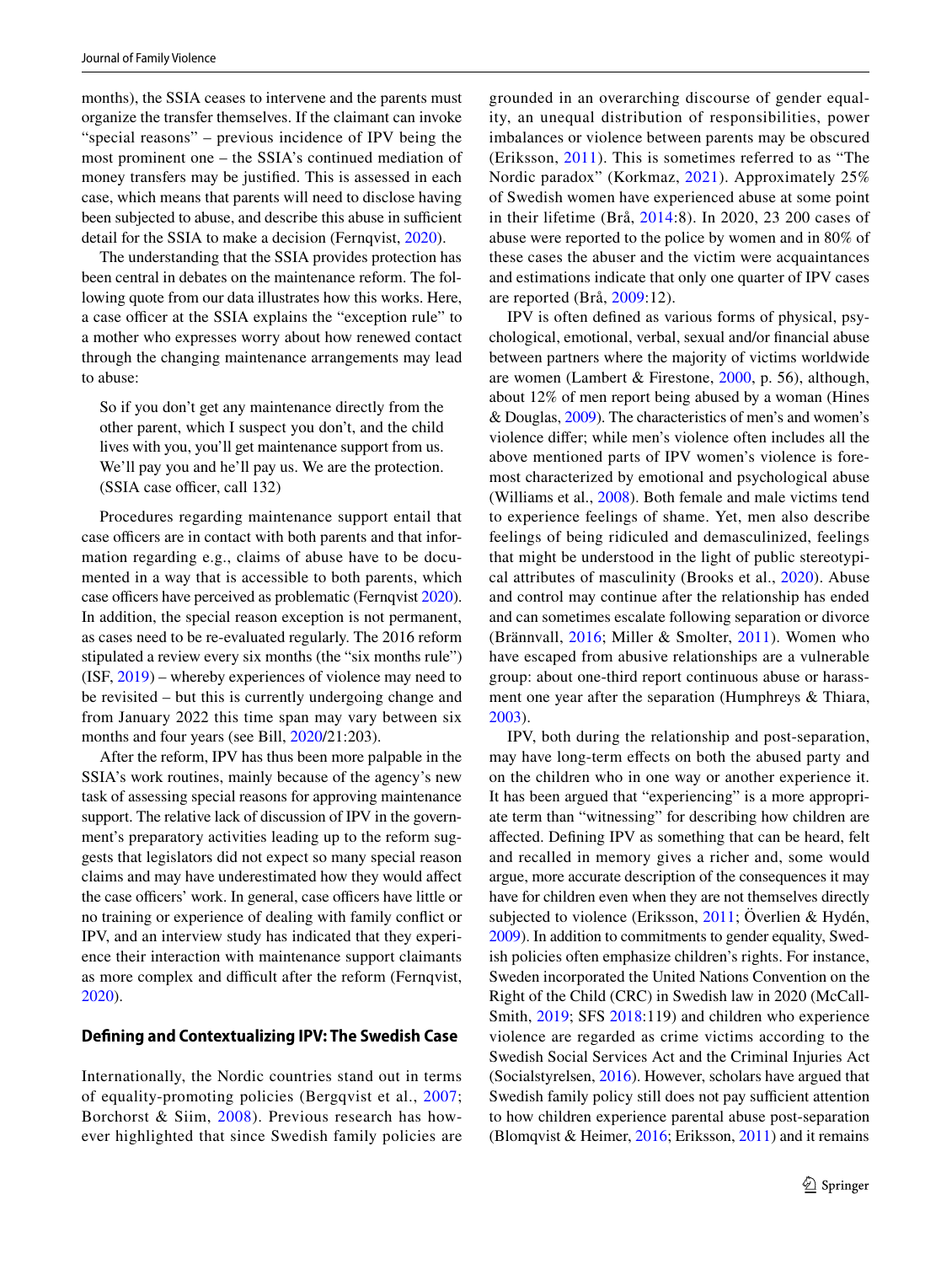to be seen if or how the incorporation of the CRC will afect this.

Although fnancial abuse is often associated with other forms of IPV, it can also be defned as a specifc form of spousal abuse (Adams et al., [2008](#page-10-21)) and is exerted, e.g., through one party's control of jointly owned financial resources and/or through more direct violent acts such as depriving the other of money, basic resources. It has been argued that welfare schemes in general, including the handling of child maintenance, may even facilitate economic abuse whereby perpetrators sustain their fnancial advantage and undermine their ex-partners' fnancial autonomy through the scheme's design. Natalier ([2018\)](#page-11-12) notes, for example, that child maintenance processes and the withholding of support in Australia may be regarded as economic abuse facilitated by the welfare state. Several women in Natalier's study described the lack of support payments as exercise of power, and that this form of abuse "undermined their ability to purchase food, housing, heating, child care, transport, education for themselves and their children, travel to maintain connections with family, holidays, clothes, medical care, and extra-curricular activities for their children" (p. 131). Other research has also suggested that, although child maintenance schemes are designed to mitigate money transfers between separated parents and reduce the risk of poverty for resident parents, they can instead increase the risk for fnancial insecurity and abuse (Fernqvist, [2020;](#page-10-7) Skinner & Davidson, [2009](#page-11-13)). A report published by the Swedish Social Insurance Inspectorate after the frst year of the reform suggests that child maintenance is a potential hotbed for confict between separated parents; 61% of parents who applied for maintenance support after trying to handle the transactions themselves claimed that they were unable to cooperate, and of these, 29% claimed that cooperation efforts spurred new conflicts (ISF,  $2019$ ). It is of course difficult to say to what extent these numbers indicate abuse, but the increasing level of confict as a consequence of the reform might be of relevance in this context.

## **Methods**

This study is a qualitative analysis of a large database of phone calls from parents to the SSIA customer service. The database comprises 2255 recorded calls regarding a range of family benefits (Flinkfeldt & Näsman,  $2019$ ); in this study we have examined all calls relating to child maintenance, which amounted to  $649$  calls ( $\sim$  55 h of audio data). The calls were recorded in 2016 and 2017, i.e., at the time when the reform was launched and many parents received letters informing them of the reform and that the SSIA would no longer function as an intermediary party. The recorded customer service line is the default mode of contact for parents with

questions or objections relating to the reform. At the time of recording, the customer service for maintenance support was staffed by trained case officers, of which many had university degrees but little or no training specifcally relating to IPV. Nine SSIA call-takers working with maintenance support gave written, informed consent to participating and all their calls were subsequently recorded without any pre-selection criteria. Callers were given oral information about the study in a pre-recorded message while waiting to be connected to a case officer and were encouraged to tell the case officer if they wished to be excluded. No additional personal information (beyond what is mentioned in the calls) was collected and names, geographical references, etc. have been changed in all transcribed examples. The study has been approved by the Ethical Review Board in [Reference no. 2016/073].

Examining how clients describe their situation in naturally occurring contacts with public authorities enables direct insight into situated meaning-making processes, as they unfold in real-life situations. Naturally occurring interaction is an underused data source for researching how social problems are constructed and dealt with, and can give unique insights into the problems that are treated as especially dif-ficult or important in a particular context (Potter, [2002](#page-11-14)). In this case, it allows us to see which problems parents bring up when talking with the SSIA, and how they describe those problems to the case officer. While research interviews can generate rich accounts of a pre-specifed topic, investigating naturally occurring descriptions generates knowledge on what information that is deemed relevant and what experiences that surface as part of conducting institutional business (Iversen et al., [2021](#page-10-23)).

Data were analyzed stepwise. First, the total batch of 649 recorded phone calls was listened through and notes were made about call purpose, descriptions of violence or confict, etc. One hundred thirty-two of the calls  $(-17 h)$  featured talk about confict and/or violence before, during or after separation, and these were selected for further analysis and transcribed in full. The average length of the calls in this analyzed subset was about 8 min, which was about 50% longer than the calls about maintenance support that did not feature talk about confict or violence. The callers comprised 87 women (75 resident mothers and 12 liable mothers) and 45 men (10 resident fathers and 35 liable fathers). Both liable and resident parents addressed confict in relation to payments, but although there were exceptions, resident mothers in particular described events consistent with IPV, while liable fathers argued that they had to pay too high amounts or reported confict regarding other aspects of the maintenance arrangements (e.g. not being able to see the child).

In order to detect the interplay between experiences of IPV and state welfare regulations and routines regarding child maintenance, it was important to also include calls where conficts of various kinds were brought up. A reason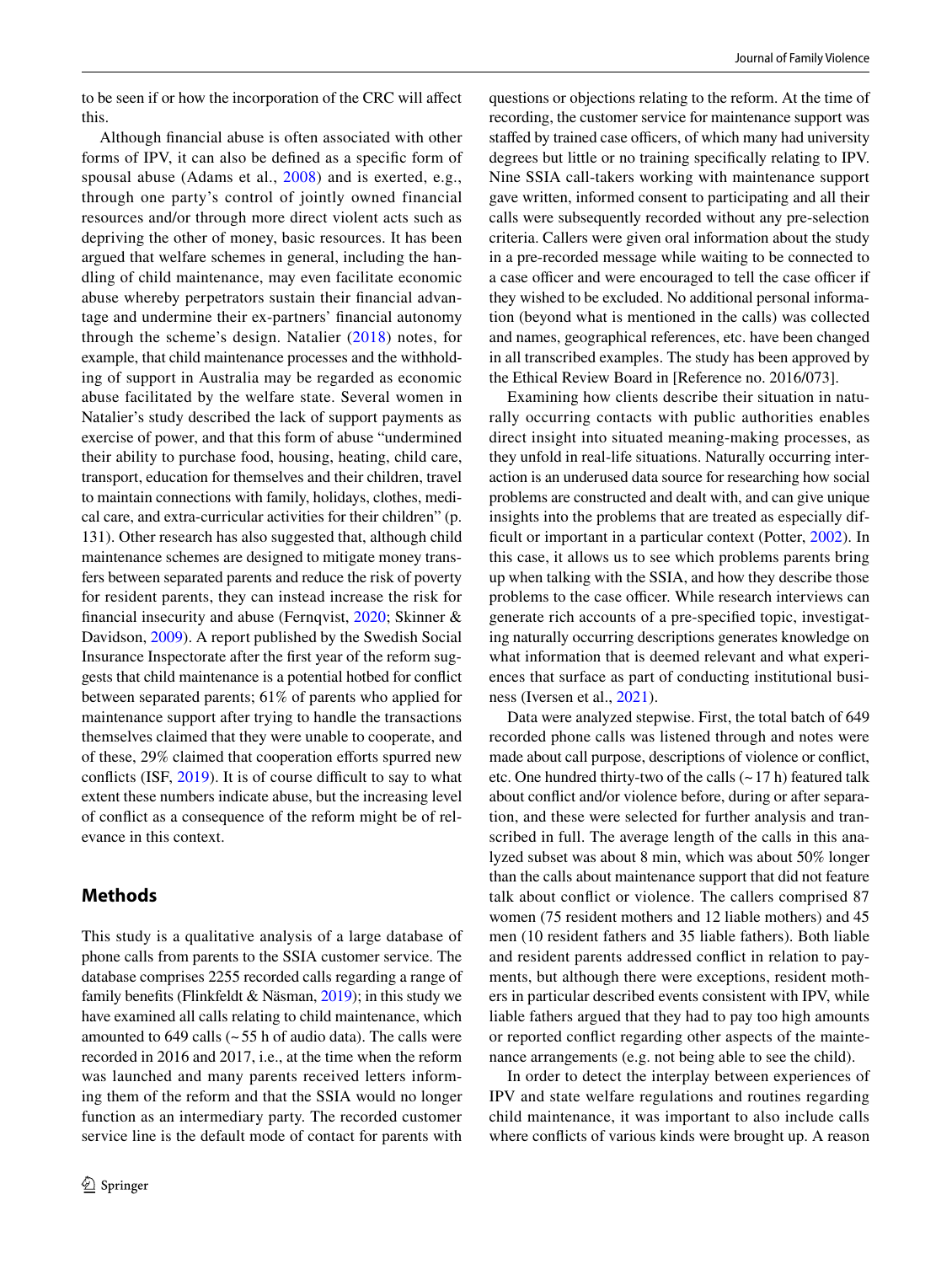for this is that disclosing IPV is associated with a range of difficulties, so that abused victims (if raising the topic at all) may normalize or minimize their experiences (Greatbatch & Dingwall, [1999](#page-10-11); Liang et al., [2005\)](#page-11-15). Talking about IPV can invoke feelings of shame, self-blame or fear of being punished; IPV is sometimes considered a private family matter that should not be shared with outsiders; and victims may be discouraged by previous experiences of encountering disbelief or blame when disclosing IPV (Brooks et al., [2020;](#page-10-20) Kennedy et al., [2021](#page-10-24); Tennent & Weatherall, [2019\)](#page-11-3). A more inclusive approach is therefore necessary when studying naturalistic situations. Investigating talk about the full range of parental confict that is visible in our data allows us to identify what experiences of confictual situations that parents describe – including IPV – and how these relate to the child maintenance reform.

After forming the subset of 132 calls, transcripts were read through repeatedly and coded in the software program NVivo, in accordance with thematic analytic (TA) methods. TA is a theoretically fexible, descriptive approach identifying, analyzing and reporting patterned meaning in qualitative data (Braun & Clarke, [2006](#page-10-25), [2021;](#page-10-26) Vaismoradi et al., [2013\)](#page-11-16). The coding in the study was conducted in line with what Braun and Clarke ([2021\)](#page-10-26) call 'reflexive' thematic analysis – an unstructured approach focused on developing codes into themes that are underpinned by a central organizing concept. The analysis involved a step-wise gathering of increasingly abstract categories, eventually forming four broader themes that related to what we conceptualized as re-actualization of confict and IPV. Identifying, defning and naming the themes was a collaborative, iterative process. The coding structure was repeatedly reviewed in the research team based on Braun and Clarke's [\(2006,](#page-10-25) p. 91) recommendation that "[d]ata within themes should cohere together meaningfully, while there should be clear and identifable distinctions between themes".

## **Results**

The analysis suggests that being required to reinstate contact with a former partner can re-actualize previous experiences of parental confict as well as IPV. This can take the form of explicit acts of abuse, anxiety or concern about possible abuse caused by the renewed contact, or more indirectly being forced to deal with difficult memories as part of supporting a request for continued maintenance support via the SSIA (to avoid contact with the other parent). The analytic process generated four themes that show diferent ways in which the maintenance reform contributes to maintaining or re-actualizing confict and IPV (a) re-surfacing physical or psychological abuse; (b) continued or accelerated cooperative difficulties; (c) renewed financial control; and (d) 'paper abuse' and new possibilities to display diligence or exert camoufaged control.

#### **Re‑surfacing Physical or Psychological Abuse**

In our data, some mothers (but no fathers) described direct contact with their former partner as associated with potential danger, mentioning physical and psychological violence including harassment and threats. This corresponds with previous research on women's experiences of post-separation abuse (Brännvall, [2016](#page-10-10); James-Hanman & Holt, [2021](#page-10-5)). For this group, interaction regarding maintenance can therefore be risky (Natalier, [2018\)](#page-11-12). Some of the mothers described being afraid and cried when objecting to being forced to have direct contact with their former partner on a regular basis. In a few cases, the letter from the SSIA had spurred violent acts, but for the most part it was talk about fear and worry that made us see this as re-actualizing previous experiences. In the following example, a mother had applied for maintenance support at the SSIA (thus requesting to use the agency as an intermediary), and this had induced abusive behavior from the father. The example illustrates how maintenance-related issues can lead to increased contact and abuse, even when an intermediary agency steps in:

(1) On Friday my ex received a paper [from the SSIA] about maintenance. ((Sighs)) And all hell broke loose. He was here and banged on the door and yelled and sent texts to our thirteen-year-old about what a fucking awful person I am who has applied for maintenance. (Mother, call 2179)

Many calls were from parents who contacted the SSIA after having received a letter with information about the new regulations demanding them to interact directly with the other parent and to solve the fnancial transfer without SSIA's mediation. Leaving a violent relationship is often a challenging process and victims seldom report abuse before they feel emotionally safe and cognitively separated from their former perpetrators (Kennedy et al., [2021](#page-10-24); Rober et al., [2006;](#page-11-17) Tennent & Weatherall, [2019,](#page-11-3) pp. 270–288). In line with this, perhaps, only a few of the mothers who described IPV provided detailed information about the former partner's violent behavior. By phrasing the forced contact as "unwise" or something that "does not work", they appealed to the SSIA officers' own judgment without demanding special treatment or making IPV experiences explicit. The following example shows a way in which this was done, and how it was only after the SSIA officer indicated that the request for continued maintenance support could not be granted that a history of IPV was brought up:

(2) It says there [in the letter from the SSIA] that my daughter's dad and I will deal with [the maintenance]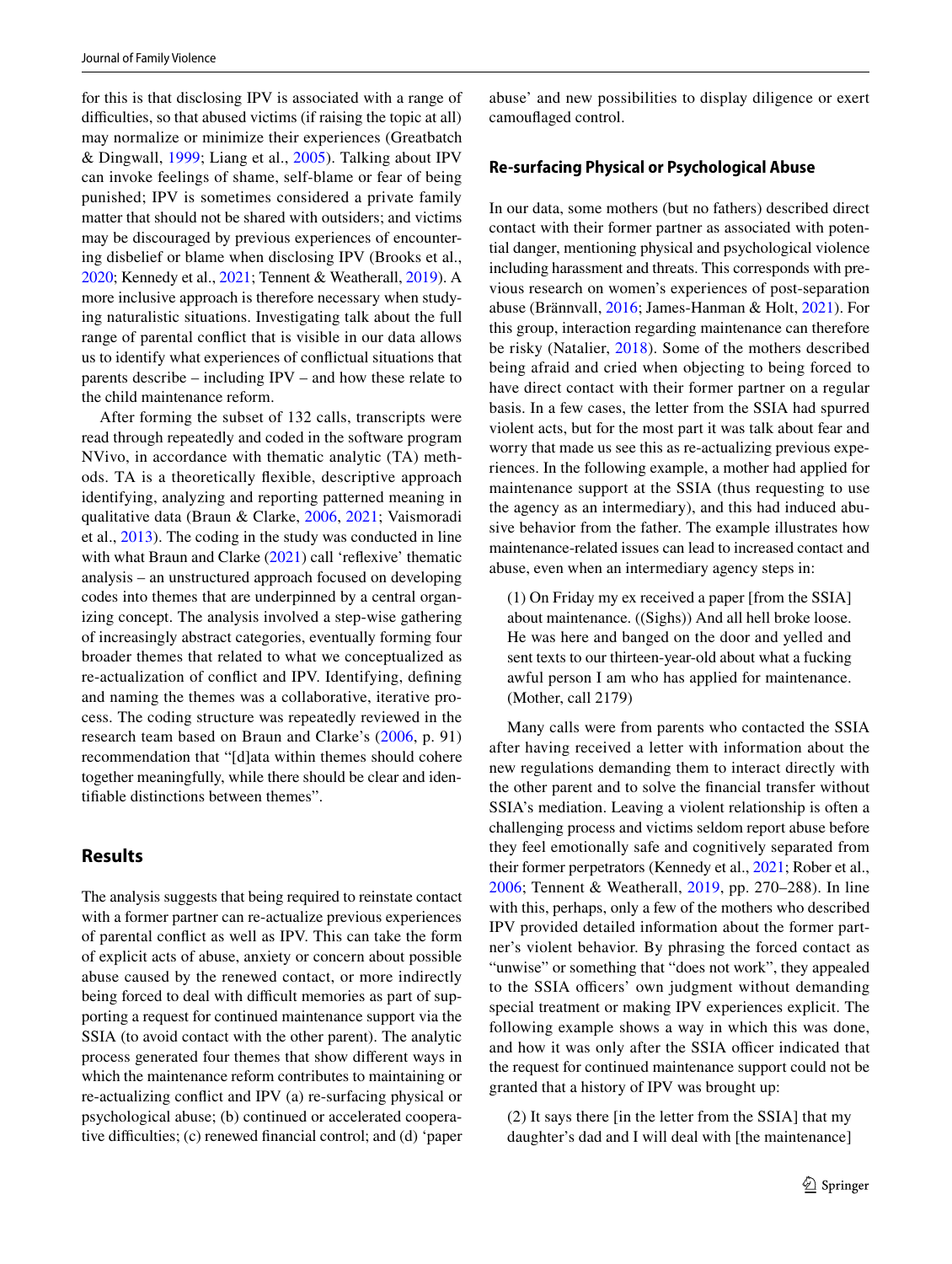ourselves and that it won't be through you anymore, but I don't agree with that. (...) He and I should have as little contact as possible, that's best. (...) (SSIA officer: There must be special reasons if it is to continue to go through us.) Okay but then I have special reasons, because he's threatened me before so I have reported him to the police. (Mother, call 1886)

In a few instances, the mothers described the events in more detail, including references to persons, places and explicit violent actions. In the next example, however, the mother chose to disclose detailed information to the case officer after eleven minutes of talk, in order to support her claim. She described potentially life-threatening events as a background to her worry what would happen if they were to have contact with each other:

(3) He has been charged with damage and physical abuse, which means that I can't be in the residence as usual (...) If I'm there at the same time I don't know what will happen next time. We ended a long relationship with him throwing, we had a boat, he threw all my belongings worth over a hundred thousand into the water, and me. I swam in my clothes for an hour from the boat. Then I never came back when he was present of course. (Mother, call 2340)

In some cases, the mothers objected to the requirement regarding contact by referring to previous physical abuse in front of the children. They also supported these accounts by mentioning social service interventions intended to protect the children from the other parent. Even though the physical and psychological abuse happened in the past, the mothers did not trust their former partner and resisted further contact:

(4) Yeah, I've been exposed to physical abuse from my ex. Social services have been involved and such things. I don't trust him completely either. Because this physical abuse has taken place... in front of the children too. (Mother, call 2305)

Having to deal directly with their former partner caused anxiety and concern. Mothers expressed fear, not only for their own safety but for their children's, as in the example above. Some mothers talked about the need to protect their children from the father and calculated the potential risk of violence in relation to their own actions, sometimes suggesting that they would abstain from maintenance in order to avoid problems. Direct contact with the former partner was thereby framed as a risk in relation to intensifed threats and abuse targeting not only themselves but also their children. According to one of the mothers "the most important thing is to spare the children from fghting and things" (Mother, call 1988, example 5).

The reform also seems to have spurred stalking behavior in some cases. The mothers in our data described recurrent threatening phone calls and text messages from their former partner. Some said that they did not report it to the police because they were unsure how it would affect the child. Sometimes the mothers pinned their hopes on support from the social services or the school welfare officer:

(6) I've received threats and nightly calls, but it [a police report] doesn't beneft our daughter right now. It's the second time he writes about me to our daughter and the counsellor at the school will probably deal with this in time but she [the daughter] is harmed by this you know and it's only getting worse. (Mother, call 2179)

In conclusion, our data indicate that the reform in these cases has contributed to maintaining or re-actualizing fear of physical and/or psychological abuse or harassment. Although the fnancial transfer did not necessarily involve direct physical contact, there were cases where the liable parent intruded and threatened the resident parent as well as the child, or where the caller described anticipation and worry about such behaviors.

# **Continued or Accelerated Cooperative Difculties**

Another recurring theme in the calls –less clearly connected to IPV but nevertheless relevant for understanding the consequences of the maintenance reform – was cooperative difficulties that hindered parents to agree on a maintenance amount or to manage fnancial transfers. The parents' accounts were either focused on dislike or aversion linked to fear or anxiety, and they described the imposed contact as"tense", "infected", "strained", or even"catastrophic", saying that contact was "not possible", "did not work" or pointing out that they "did not talk". In light of example 2, it is possible that some of the situations described actually involve some form of IPV, although this is not spelled out. Parents who were not on speaking terms found it very difficult to cooperate regarding maintenance and displayed resistance to the new regulations that forced them to have monthly fnancial contact with the other parent. For instance, one mother communicated that "me and their father don't have any contact you know. I haven't talked to him since April last year, the situation is tense" (Mother, call 1988, example 7) and another mother stated that "we barely talk to each other you know. Now this is disaster" (Mother, call 1895, example 8).

Some parents sought to avoid contact with their former partner even though years had passed since the separation. They searched for ways to circumvent the conficted situation, and in some cases also the risk of being exposed to verbal abuse or harassment. The situation with the former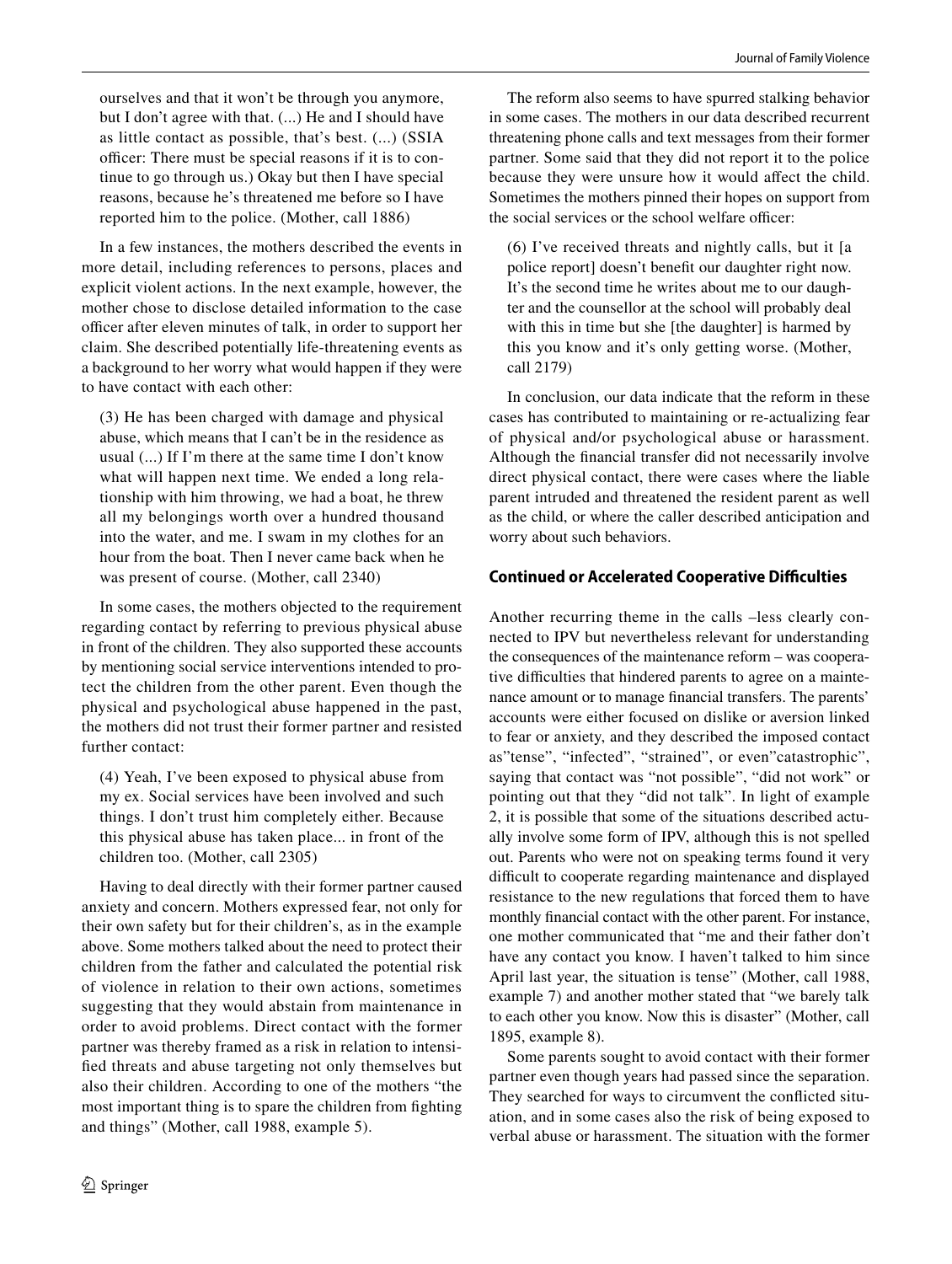partner was described as contaminated with previous negative experiences, making direct contact impossible. Even though the majority of IPV research has focused on men's violence against women, there is a small body of research that has addressed and analyzed women's violence against men, for instance showing that it is often psychological or verbal rather that physical (Williams et al., [2008](#page-11-6)). This can be seen in the following example, where a father resisted contact with his ex-partner, anticipating verbal abuse although they had been separated for nine years:

(9) Because I don't want to answer her, that's the way it is. It's so infected. Has been even though it's nine years ago, there has been a trial and there has been a settlement and like other things that I don't want to. Yeah so. Like I don't want all that taunting. (Father, call 2259)

In some cases, the parents were emotional, crying or sobbing, as they argued that they should not have to deal with the liable parent, sometimes also invoking worry or fear. In our data, only mothers displayed emotion in this way, but this of course does not mean that fathers did not experience similar emotions. This discrepancy might be explained by gendered norms about emotional expression (Addis & Mahalik, [2003\)](#page-10-27) or that they in fact had not been exposed to violence. The following example features a mother who has called the SSIA after having received a letter about the change in regulations:

(10) It says that, oh sorry ((cries)), it says that I have to make an agreement with the other parent although I have sole custody of the children and it's not possible! (...) ((cries)) I don't know what to do? I've had sole custody for over a year and we haven't spoken to each other and the children haven't seen him in that time and he has the entire time said that he doesn't want to pay because he thinks that I sit here and get lots of money like (...) And I can't talk to him. It's not possible to give even an inch of access to the family here. (Mother, call 1834).

While IPV is not explicitly mentioned here, several features – beyond crying – suggest that the situation was distressing and problematic for the family. For instance, the expression that it is not possible to "give even an inch" suggests that the mother anticipated that renewed contact regarding maintenance would lead to worse things (with the unspoken continuation "or he will take a mile"). In addition, the mother not only described lack of contact but also mentioned that the father had previously bluntly refused to give her any money. This could indicate a history of financial abuse, although the case officer in this case did not treat it that way.

### **Renewed Financial Control**

A recurrent theme, particularly in the calls from mothers, was that their former partner did not pay at all, payed only partially or irregularly, or made deductions that they were not entitled to. Withholding (parts of) the maintenance limits the resident parent's possibilities to support the child, but also causes an overall less stable fnancial situation that can affect them in various ways  $-$  it can thus be a strategy to exert fnancial control over the other (Cook et al., [2015](#page-10-6); Natalier, [2018](#page-11-12)). It should be noted here that in Sweden, as in many other countries, men earn more money on a structural level than women (SCB, [2021\)](#page-11-18), which makes the matter substantially gendered. The regulatory change stipulating payment without the SSIA as an intermediary thus provides an opportunity for the liable parent to gain or maintain control, and possibly fnancial abuse, over the resident parent.

Parents in our data described not knowing if, how much, or when the liable parent would make the fnancial transfer, and highlighted this as stressful and problematic. Experiences or anticipation of this were described in terms of worry or fear relating to fnancial insecurity:

(11) I'm very afraid that he won't be able to... or that he pays the money that I should get. (...) I've tried to talk to him about maintenance and that we should be able to sort this out, but he doesn't know what he makes a month. He doesn't know if he can pay anything. We don't agree and it's really not possible. (Mother, call 2261)

Contrasting with example 10 in the previous section, example 11 does not necessarily link irregular or withheld payment to conscious or premeditated fnancial abuse (although the statement "we don't agree" might imply that the issue in fact goes beyond being unable to pay). It is important to note that some of the cases in our data likely had to do with the liable parent's negligence or inability to pay, rather than purposely withholding money as a form of abuse. The problems that resident parents described nevertheless point to some of the effects that the liable parent's payment strategies can have on their lives, which illustrate the risk imposed by the reform's implementation.

A clear pattern in our data was that the reform was seen as imposing additional fnancial strain, since the parents could not rely on their ex-partners' payments. Some parents saw the SSIA's intermediary role as a kind of insurance to avoid fnancial irregularities. Without this control system they suspected, or had experienced in the past, not receiving the monthly payment. In the next example, a father suggested that he had expected the mother to withhold his maintenance once the SSIA withdrew their engagement, and that she did this despite knowing the rules, once the SSIA no longer took a role of surveillance:"I haven't received anything you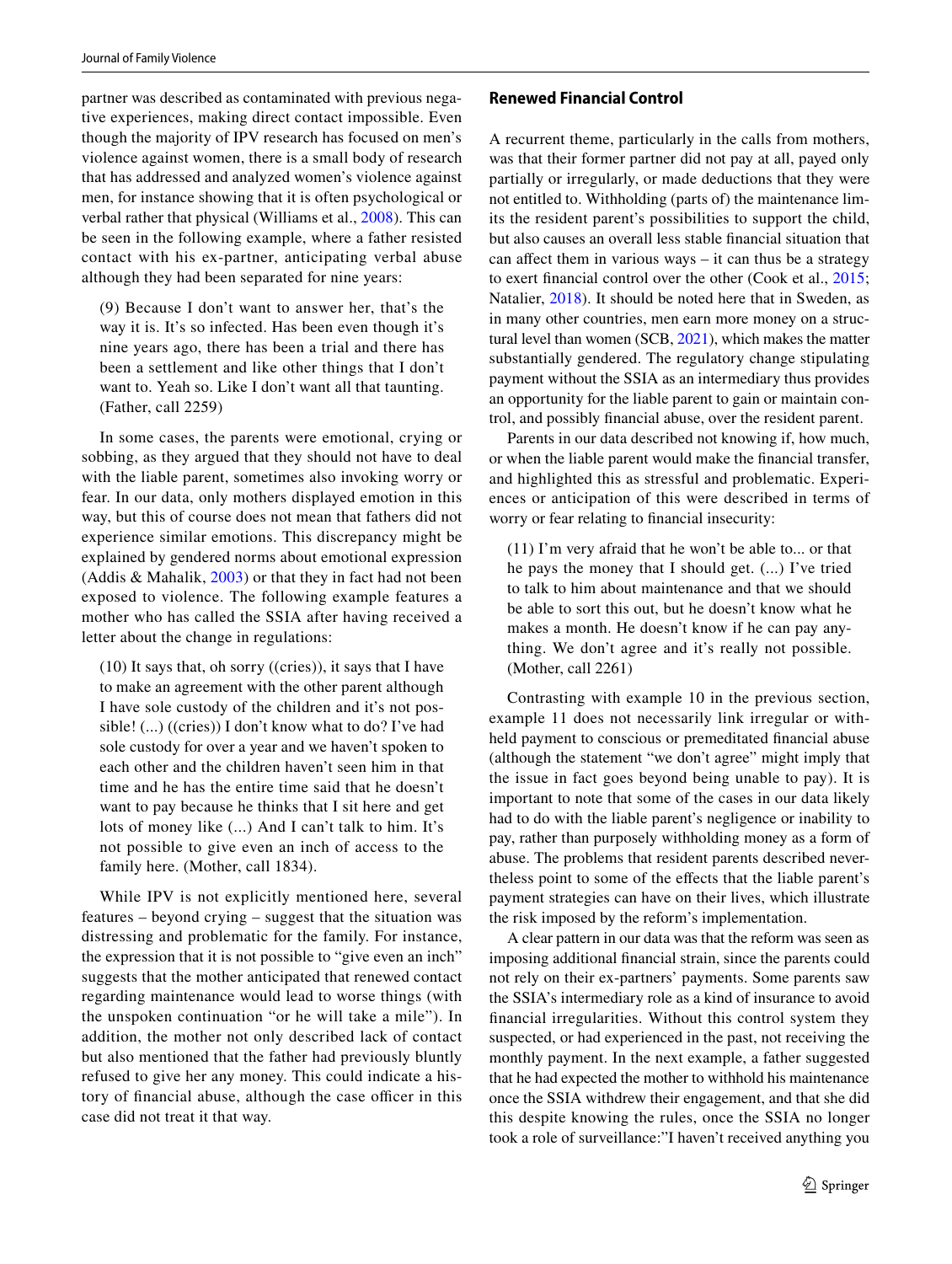know. And I knew that it might be this way because perhaps she's known about this too I guess? (…) Then there's like no direct surveillance" (Father, call 1991, example 12).

In some instances, the resident parent had adapted to a situation where they would not receive payment from the liable parent. A recurrent theme was that the parents in our data seemed to adjust their understanding of the situation to their former partner's understanding, presenting their fnancial reality as an acceptable, albeit aggravating, circumstance. This is in line with research saying that IPV victims tend to normalize their experiences and gradually see themselves from the perpetrator's perspective and adapt to their motives (Lundgren, [2012\)](#page-11-19). By taking their former partner's perspective regarding maintenance, resident parents might risk fnancial instability. Some mothers (but no fathers) in our data considered being "nice" and give their former partner repeated chances even though they sufered fnancially from doing so:

(13) We don't have great communication. [Him not paying] puts me in a jam you know. Should I be nice and give him a chance and wait or what do I do? Because I'm sitting here without that money so to speak. (Mother, call 2211)

In a similar vein, a mother described losing out on maintenance after the separation, out of consideration for the father who claimed he would commit suicide otherwise. She explicated that "I didn't apply right away… I didn't know if he was serious, but he said, he screamed it once after we'd separated that if he'd be forced to pay maintenance he would fucking kill himself" (Mother, call 1988, example 14). A threat to hurt oneself can be a form of psychological abuse and it can also be used for the purpose of control and manipulation (Humphreys & Thiara, [2003](#page-10-8)). In the example above, the mother adjusted to the father's wishes by choosing to not pursue any maintenance, neither from the SSIA nor directly from the father. The father's threat thus had a direct efect on the mother's fnancial situation.

Another issue that relates to fnancial control concerns the practical details of administering direct payments between the parents. Some parents described discomfort related to managing the fnancial transfer, and even giving out their bank account or the number to the mobile payment system was described as generating anxiety. Case officers have also noted that the conversion of maintenance, from a beneft distributed by the SSIA to direct payment between parents, has opened up new possibilities for harassment by the perpetrator by e.g., paying irregularly or adding offensive and threatening remarks on the bank transaction. Aspects such as these suggest that procedures attached to the reform has facilitated a form of post separation abuse (Fernqvist, [2020](#page-10-7); Natalier, [2018\)](#page-11-12). The following example features the same mother as in example 14, who appealed to the SSIA officer, saying that she "begged" for them to continue administering her maintenance. In example 15 the mother subsided her request "it just makes my stomach lurch when I think about like leaving my bank details to him. (…) In the best of worlds I can get a letter from you where it continues as it has before" (Mother, call 1988, example 15).

In sum, our data shed light on the range of ways in which the reform can contribute, directly or indirectly, to fnancial insecurity and increased risk for fnancial abuse. Being forced to interact with the other parent can cause anxiety both regarding the fnancial situation and the contact in itself. It provides the liable parent with an opportunity to impose (or threat to impose) fnancial instability on the resident parent, or to pressure them to accept a smaller or more irregular sum. These problems can be difficult for the SSIA to spot, as they are used to dealing with parents' inability to pay based on his/her fnancial situation, which is treated as distinct from IPV.

## **"Paper Abuse" and New Possibilities to Display Diligence or Exert Camoufaged Control**

The fnal theme illustrates how dealings with the SSIA (and likely other public authorities) can provide an opportunity for the liable parent to display diligence. This can be important since a parent's ability and interest in cooperating with the other parent post separation is highly valued in Swedish legislation and practice regarding custody and rights of access. It has been reported that mothers who, as a protective measure in relation to a violent father, restricts access to the child can be fned or even lose custody since her actions are perceived as unwillingness to comply with the norms of cooperation (Diesen, [2016](#page-10-3)). Reversely, demonstrating compliance with these norms can favor the parent in custody disputes. It is therefore reasonable to assume that nonresident parents (mostly fathers) may beneft from presenting themselves as willing to adapt to increased levels of contact to ensure proper payments of maintenance, as ordained by the reform.

In our data, parents who described confict but nevertheless wanted to manage maintenance without interference of the SSIA overall presented themselves as the responsible, trustworthy and lawful person in the confict, arguing that they, but not the other parent, were willing to follow the new regulations. Presenting oneself in this way might work in favor of a decision by the SSIA that the parents should indeed be able to manage maintenance without SSIA interference. We identifed instances in our data where this diligent self-presentation might work to camoufage controlling behavior. In the example below, the father frst stated that he, but not the mother, wanted to cooperate as he did not want to place any administrative 'burden' on the SSIA: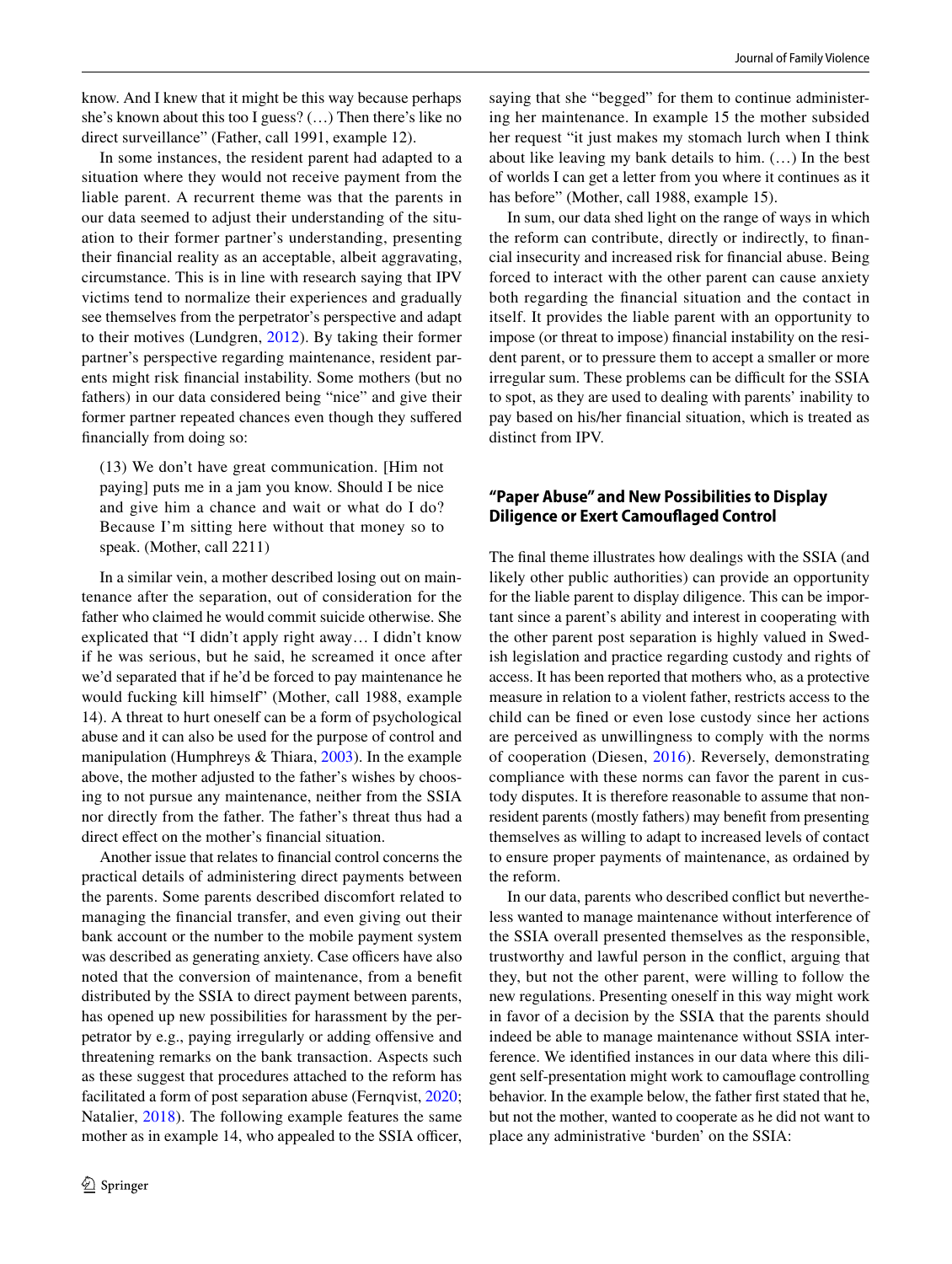(16) What I just want to know here really, it's a couple of things. She wants to go through the Social Insurance Agency. I don't want to burden the Social Insurance Agency really. I want to have the possibility to make, of course, this [a deduction] when he's with me (...) So she says "no but I want to do it all at the Social Insurance Agency". I mean, what gives her the right to decide? (...) The boy is a bit worried, a bit of a mommy's boy right now. So there were a lot of things that happened and it was messy. I fnally was forced to threaten her [the mother], for the boy's sake. (Father, call 2294)

It can be noted that the father, in this example, mentioned that his position was motivated partly by being able to make deductions for time when he took care of their son (which is only possible if the fnancial transfer is not managed by SSIA). He also openly questioned the mother's right to decide and described himself as being forced to threaten the mother. This aligns with how perpetrators tend to externalize the reason for their actions; it is not their fault but someone else's, typically their (ex-) partner's (Lundgren, [2012,](#page-11-19) p. 57). The mother's resistance to having direct contact with the father in this case could – as the father suggests – very well be a strategy to prevent the father from making deductions that he is entitled to make. In light of the mentioned threats, however, it is possible that the mother tries to avoid direct contact with a previous perpetrator, in which case the father's claims could be part of, or work to facilitate, further abuse.

Instances such as this provide the SSIA case officers with a delicate problem. They are on the one hand presented with the story of a trustworthy citizen who claims being willing to pay maintenance, whereas they are on the other hand presented with a story that suggests that abusive or controlling behavior might be an issue. Previous research has shown that the reform has made case officers more aware of what impact economic abuse might have on (primarily) resident parents. One challenging aspect is the fact that case officers are prohibited by law to refuse a liable parent to pay directly to a resident parent, even in cases where the case officer has reason to suspect that there is an impending risk of abuse (Fernqvist, [2020\)](#page-10-7). Unless special reasons have been invoked by one of the parents (usually the resident parent), the process will continue towards direct payments.

A related problem has to do with the opportunity to manipulate public authorities in order to cause problems for the resident parent, which has been conceptualized as 'paper abuse' (Miller & Smolter, [2011](#page-11-7)). In one call, a mother had worked up a large debt to the SSIA since her ex-partner had applied for maintenance support without her knowledge, and had then for a considerable time hidden the letters and bills the SSIA sent to the mother. The father thus used the SSIA to put the mother in a financially difficult situation. The following example illustrates another way in which the resident parent's maintenance arrangements with the SSIA can be hijacked by the liable parent in cases of IPV. Here, a mother has called to explain that during a previous call with the SSIA officer, her former partner sat next to her, forcing her to lie and make false statements in his favor:

 $(17)$  Because when Margareta [an SSIA officer] called he was sitting right beside me and then I had to say that. I was forced to say yes because he was sitting right next to me and for him this maintenance was a disaster, to think he would even pay at all. (Mother, call 1879)

The mother here claims that her previously supplied information, i.e., that her former partner had moved back in with her and their child, was false. The use of administrative procedures, on false premises, made the agency cancel the maintenance support, leaving the mother in a difficult financial situation. In the analyzed call the mother was questioned and asked to provide evidence to assure the SSIA officer of the legitimacy of her renewed maintenance support claim.

In sum, the analyses in this section have brought attention to the ways in which the SSIA can be manipulated as part of an abusive process. The new maintenance regulations have provided liable parents with an opportunity to exert abuse; if payments are made in an orderly fashion and the liable parent claims to be willing to make them directly to the resident parent, this opens up a window for further contact, which in turn may re-actualize IPV for the resident parent.

# **Discussion**

By thematically analyzing how separated parents who called the SSIA about maintenance described experiences of confict and IPV when dealing with the other parent, our analysis has highlighted a range of negative consequences of recent changes in maintenance support regulations in Sweden. Although the analytic approach does not allow us to generalize regarding the extent of the problems identifed, it is clear from our results that increasing demands for parental contact post-separation may lead to new conficts and resident parents and children may be put at risk of controlling behavior, threats, harassment, and violence from the liable parent. These observations have clear parallels in international research (see Cook et al., [2015;](#page-10-6) Natalier, [2018](#page-11-12)) and illustrate how the handling of child maintenance may become an arena for exerting intimate abuse post-separation in the Swedish welfare state. The normative and legal pressure to actively maintain contact and cooperate with the other parent post-separation – that underpinned the maintenance reform in 2016 – has been criticized by women's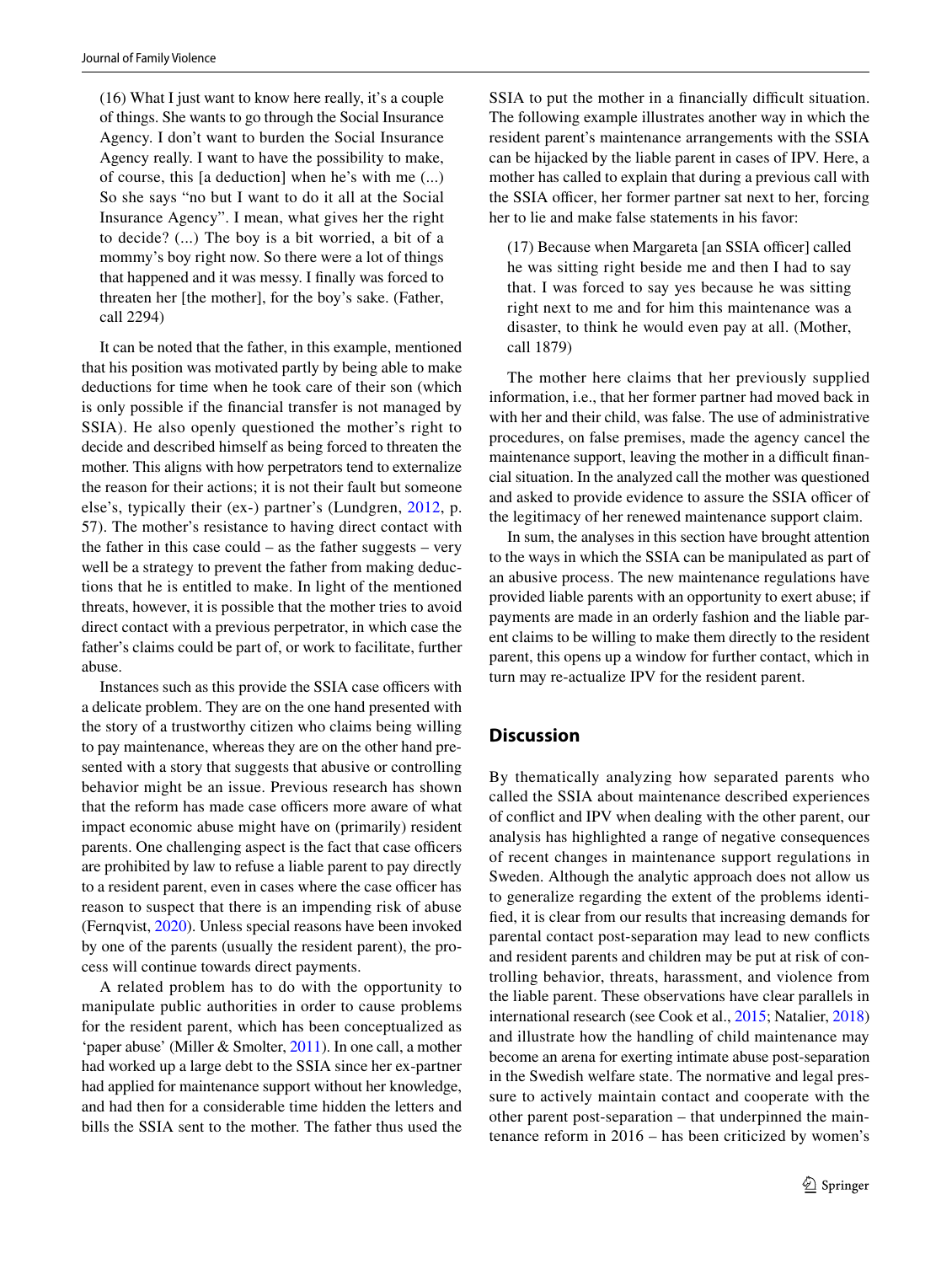advocate groups as well as IPV researchers, who have argued that such demands may increase risk and sufering for IPV victims. Where IPV is a concern, the maintenance regulations still allow for the SSIA to function as an intermediary so that parents can avoid contact with each other. However, our analysis suggests that these matters are not as clear-cut as the legislation presumes, and the regulations themselves may re-actualize confict and IPV in a range of ways.

For all identifed themes in our data, worry or fear was raised in relation to renewed violence or confict. It is thus not only explicit acts of violence that re-actualize these experiences, but the very possibility of forced contact can induce re-traumatization and generate anxiety about the future. In cases of IPV this re-actualization can incorporate (a) difficult memories, re-traumatization, and re-victimization; (b) renewed threats and various forms of violence; (c) concern, worry or anticipation of threats or violence. All these aspects may contribute to creating an "atmosphere of fear" (James-Hanman & Holt, [2021](#page-10-5): 1). The study thus confirms previous fndings on post-separation abuse (e.g. James-Hanman & Holt, [2021](#page-10-5); Humphreys & Thiara [2003](#page-10-8); Brownridge, [2006\)](#page-10-9) but also highlights how such issues may be linked to the organization of welfare schemes such as maintenance support. It is important to emphasize that re-actualization, as we have discussed it here, can occur regardless of whether the SSIA subsequently assesses the case as an instance of IPV and steps in as an intermediary, as our analysis has pointed at how initiating the bureaucratic process is *itself* a sensitive matter and that parents with experiences of IPV or confict react strongly to the communication letters from the SSIA. The possibility for the SSIA to make an exception to the default rule that parents should manage maintenance themselves is thus insufficient for avoiding the problems laid out in this article, since such an exception is made upon request and follows an investigation process which in itself may re-actualize violence or confict. Although work routines may have changed since the data were collected during the implementation of the reform, the legislation relating to 'special reasons' eligibility for maintenance support is largely unmodifed, suggesting that the problem remains.

Although our data do not allow for analysis of what happens further on in these cases our results highlight what has previously been called 'the six months rule' as particularly problematic. This is because this rule states that each case will be reviewed at specifc time intervals (this time frame has been six months, but after heavy criticism, this was changed and will from 2022 onwards range from six months up to four years, see Bill, [2020](#page-10-14)/21:203), meaning that parents with experience of IPV need to subject to renewed assessment on a regular basis. This, in turn, means that experiences may need to be revisited and that it is impossible to ensure escaping forced direct contact with the other parent. It is thus not unlikely that some resident parents will avoid applying for maintenance support from the SSIA despite not receiving any maintenance from the other parent. It is beyond the scope for this study to investigate this further, but the risk has been addressed in the public evaluation of the reform (ISF, [2019](#page-10-12)). The maintenance reform might therefore restrict the possibilities for parents with a history of IPV (but also serious conficts) to get the child maintenance to which they are eligible, which in the end may afect the welfare of both parents and children. Jeopardizing children's rights to maintenance is problematic in several respects, not least in relation to the recent incorporation of the CRC in Swedish legislation. Given the problems of the maintenance reform related to both IPV and confict, it can therefore be questioned whether the benefts of the reform outweigh the negative consequences for these groups.

A fnal point of discussion is that the reform has made it necessary for SSIA case officers to distinguish between IPV and confict in order to assess eligibility for maintenance support on the basis of IPV. The analyzed service calls constitute the frst point of contact with the SSIA and therefore have an important gatekeeping function. To qualify for maintenance support, parents need to describe their experiences to the SSIA officer. Meanwhile, previous research has suggested that disclosing IPV in an institutional setting is not straight-forwardly done and that vague descriptions making violence inferentially available (e.g., describing confict in more general terms) are recurrently used by both victims and perpetrators (Greatbatch & Dingwall, [1999;](#page-10-11) Tennent & Weatherall, [2019](#page-11-3)). While we see it as important to not confuse confict and IPV, we thus also acknowledge that some of the descriptions of confict in the analyzed calls may refect situations of IPV without this being made explicit (and vice versa). It is a limitation of the study's naturally occurring data that it is not possible to ask further questions to verify or delve into the experiences described. Meanwhile, this very fact contributes insight into the difficulty of the case officers' task of assessing the validity of the callers' claims based on such vague descriptions. In the legislative works that laid the foundation for the maintenance reform, IPV was treated as straight-forwardly detectable, but our fndings suggest this to be an over-simplifcation of how IPV is experienced and communicated. How IPV and confict are distinguished from each other in naturalistic interactions is therefore an important question for further research, as well as policy and capacity building in welfare institutions.

**Funding** Open access funding provided by Uppsala University. This research was supported by grants from Swedish Social Services Agency (SSIA) awarded to Stina Fernqvist.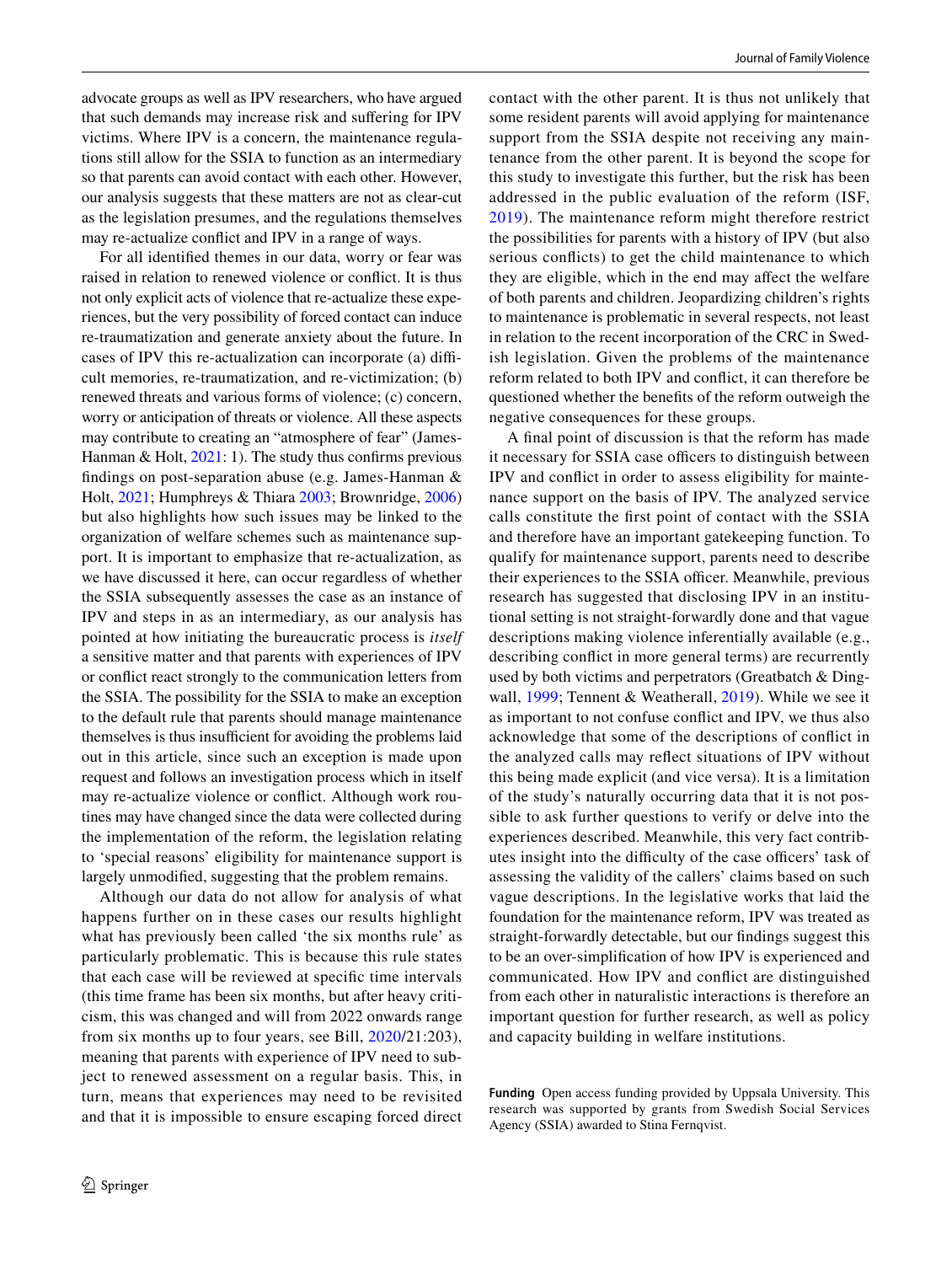**Open Access** This article is licensed under a Creative Commons Attribution 4.0 International License, which permits use, sharing, adaptation, distribution and reproduction in any medium or format, as long as you give appropriate credit to the original author(s) and the source, provide a link to the Creative Commons licence, and indicate if changes were made. The images or other third party material in this article are included in the article's Creative Commons licence, unless indicated otherwise in a credit line to the material. If material is not included in the article's Creative Commons licence and your intended use is not permitted by statutory regulation or exceeds the permitted use, you will need to obtain permission directly from the copyright holder. To view a copy of this licence, visit <http://creativecommons.org/licenses/by/4.0/>.

# **References**

- <span id="page-10-21"></span>Adams, A. E., Sullivan, C. M., Bybee, D., & Greeson, M. R. (2008). Development of the scale of economic abuse. *Violence against Women, 14*(5), 563–588. [https://doi.org/10.1177/1077801208](https://doi.org/10.1177/1077801208315529) [315529](https://doi.org/10.1177/1077801208315529)
- <span id="page-10-27"></span>Addis, M. E., & Mahalik, J. R. (2003). Men, masculinity, and the contexts of help seeking. *The American Psychologist, 58*(1), 5–14. <https://doi.org/10.1037/0003-066X.58.1.5>
- <span id="page-10-13"></span>Bergman, A.-S., & Rejmer, A. (2017). Parents in child custody disputes: Why are they disputing? *Journal of Child Custody, 14*(2–3), 134–150.<https://doi.org/10.1080/15379418.2017.1365320>
- <span id="page-10-15"></span>Bergqvist, C., Blandy Olsson, T., & Sainsbury, D. (2007). Swedish state feminism: continuity and change. In J. Outshoorn & J. Kantola (Eds.), *Changing state feminism.* Basingstoke: Palgrave Macmillan.
- <span id="page-10-0"></span>Bill 2014/15:145. *Ökad reglering av barns underhåll utanför underhållsstödet*.
- <span id="page-10-14"></span>Bill 2020/21:203. *Justerad indragningsbestämmelse inom underhållsstödet.*
- <span id="page-10-1"></span>Blomqvist, P., & Heimer, M. (2016). Equal parenting when families break apart: Alternating residence and the best interests of the child in Sweden. *Social Policy & Administration, 50*(4), 787–804.
- <span id="page-10-16"></span>Borchorst, A., & Siim, B. (2008). Woman-friendly policies and state feminism: Theorizing Scandinavian gender equality. *Feminist Theory, 9*(2), 207–224. <https://doi.org/10.1177/1464700108090411>
- <span id="page-10-18"></span>Brå/Brottsförebyggande rådet (2009:12) *Våld mot kvinnor och män i nära relationer* [Crime in intimate relationships. A national survey]. Retrieved from [https://bra.se/publikationer/arkiv/publikatio](https://bra.se/publikationer/arkiv/publikationer/2009-05-28-vald-mot-kvinnor-och-man-i-nara-relationer.html) [ner/2009-05-28-vald-mot-kvinnor-och-man-i-nara-relationer.html](https://bra.se/publikationer/arkiv/publikationer/2009-05-28-vald-mot-kvinnor-och-man-i-nara-relationer.html). Accessed 06 Dec 2021.
- <span id="page-10-17"></span>Brå/Brottsförebyggande rådet. (2014:8). *Brott i nära relation. En nationell kartläggning* [Crime in intimate relationships. A national survey]. Ordförrådet AB. Retrieved from [https://www.](https://www.bra.se/publikationer/arkiv/publikationer/2014-05-09-brott-i-nara-relationer.html) [bra.se/publikationer/arkiv/publikationer/2014-05-09-brott-i-nara](https://www.bra.se/publikationer/arkiv/publikationer/2014-05-09-brott-i-nara-relationer.html)[relationer.html.](https://www.bra.se/publikationer/arkiv/publikationer/2014-05-09-brott-i-nara-relationer.html) Accessed 06 Dec 2021.
- <span id="page-10-10"></span>Brännvall, M. (2016). *Frigörelse med förhinder. Om polisanmälan när kvinnor tar sig ur mäns våld i nära relationer* [Liberation with impediment. Police rapport about women escaping men's violence]. [Doctoral Dissertation, Malmö University].
- <span id="page-10-25"></span>Braun, V., & Clarke, V. (2006). Using thematic analysis in psychology. *Qualitative Research in Psychology, 3*(2), 77–101. [https://doi.org/](https://doi.org/10.1191/1478088706qp063oa) [10.1191/1478088706qp063oa](https://doi.org/10.1191/1478088706qp063oa)
- <span id="page-10-26"></span>Braun, V., & Clarke, V. (2021). To saturate or not to saturate? Questioning data saturation as a useful concept for thematic analysis and sample-size rationales. *Qualitative Research in Sport, Exercise and Health, 13*(2), 201–216. [https://doi.org/10.1080/21596](https://doi.org/10.1080/2159676X.2019.1704846) [76X.2019.1704846](https://doi.org/10.1080/2159676X.2019.1704846)
- <span id="page-10-20"></span>Brooks, C., Martin, S., Broda, L., & Poudrier, J. (2020). "How many silences are there?" Men's experience of victimization in intimate partner relationships. *Journal of Interpersonal Violence,*

*35*(23–24), 5390–5413. [https://doi.org/10.1177/0886260517](https://doi.org/10.1177/0886260517719905) [719905](https://doi.org/10.1177/0886260517719905)

- <span id="page-10-9"></span>Brownridge, D. (2006). Violence against women post-separation. *Aggression and Violent Behavior, 11*(5), 514–530. [https://doi.](https://doi.org/10.1016/j.avb.2006.01.009) [org/10.1016/j.avb.2006.01.009](https://doi.org/10.1016/j.avb.2006.01.009)
- <span id="page-10-2"></span>Bruno, L. (2018). Financial oppression and post-separation child positions in Sweden. *European Journal of Social Work, 21*(2), 181–192.<https://doi.org/10.1080/13691457.2017.1286296>
- <span id="page-10-6"></span>Cook, K., McKenzie, H., Natalier, K., & Young, L. (2015). Institutional processes and the production of gender inequalities: The case of Australian child support research and administration. *Critical Social Policy, 35*(4), 512–534. [https://doi.org/10.1177/](https://doi.org/10.1177/0261018315599731) [0261018315599731](https://doi.org/10.1177/0261018315599731)
- <span id="page-10-3"></span>Diesen, E. (2016). Våld och vårdnad [Violence and cusody]. In. Stockholm: Roks, Riksorganisationen för kvinnojourer och tjejjourer i Sverige. Retreived from [https://www.roks.se/sites/default/fles/](https://www.roks.se/sites/default/files/2017-03/Va%CC%8Ald%20och%20va%CC%8Ardnad%20slutlig%20version.pdf) [2017-03/Va%CC%8Ald%20och%20va%CC%8Ardnad%20slu](https://www.roks.se/sites/default/files/2017-03/Va%CC%8Ald%20och%20va%CC%8Ardnad%20slutlig%20version.pdf) [tlig%20version.pdf](https://www.roks.se/sites/default/files/2017-03/Va%CC%8Ald%20och%20va%CC%8Ardnad%20slutlig%20version.pdf). Accessed 02 Dec 2021.
- <span id="page-10-4"></span>Eriksson, M. (2011). Contact, shared parenting, and violence: Children as witnesses of domestic violence in Sweden. *International Journal of Law, Policy, and the Family, 25*(2), 165–183. [https://](https://doi.org/10.1093/lawfam/ebr004) [doi.org/10.1093/lawfam/ebr004](https://doi.org/10.1093/lawfam/ebr004)
- <span id="page-10-7"></span>Fernqvist, S. (2020). *Samarbete med förhinder. Perspektiv från boföräldrar och handläggare på underhållsstödsreformen 2016* [Cooperation with impediment. Resident parents' and administrators perspective of the Mainenance reform 2016]. (Socialförsäkringsrapport 2020:4). Försäkringskassan, Analys och prognos
- <span id="page-10-22"></span>Flinkfeldt, M., & Näsman, E. (2019). *På tal om pengar. Problembeskrivningar, hjälp och bemötande när barnfamiljer ringer till Försäkringskassan* [Speaking of money: Problem formulation, response and conduct when fnancially vulnerable families call the Social Insurance Agency]. (Social insurance report 2019:4), Försäkringskassan, Analys och prognos [Swedish Social Service Agency, Analysis and prognosis], Stockholm.
- <span id="page-10-11"></span>Greatbatch, D., & Dingwall, R. (1999). The marginalization of domestic violence in divorce mediation. *International Journal of Law, Policy, and the Family, 13*(2), 174–190. [https://doi.org/10.1093/](https://doi.org/10.1093/lawfam/13.2.174) [lawfam/13.2.174](https://doi.org/10.1093/lawfam/13.2.174)
- <span id="page-10-19"></span>Hines, D. A., & Douglas, E. M. (2009). Women's use of intimate partner violence against men: Prevalence, implications, and consequences. *Journal of Aggression, Maltreatment & Trauma, 18*(6), 572–586.<https://doi.org/10.1080/10926770903103099>
- <span id="page-10-8"></span>Humphreys, C., & Thiara, R. K. (2003). Neither justice nor protection: Women's experiences of post-separation violence. *The Journal of Social Welfare & Family Law, 25*(3), 195–214. [https://doi.org/10.](https://doi.org/10.1080/0964906032000145948) [1080/0964906032000145948](https://doi.org/10.1080/0964906032000145948)
- <span id="page-10-12"></span>ISF/Inspektionen för socialförsäkring. (2019). *Från underhållsstöd till underhållsbidrag? En granskning av 2016 års reform inom underhållsstödet* [From maintenance support to allowance? A review of the maintenance support regulations in 2016]. [www.inspsf.se](http://www.inspsf.se). Accessed 06 Dec 2021.
- <span id="page-10-23"></span>Iversen, C., Redmalm, D., Flinkfeldt, M., & Persson, M. (2021). En människa bland andra? Äldre människors begripliggörande av vardagen under covid-19-krisen [A person among others? Older peoples' understandings of their everyday life during the Covid-19 crisis]. *Sociologisk forskning, 58*(1–2), 53–76. [https://doi.org/](https://doi.org/10.37062/sf.58.22100) [10.37062/sf.58.22100](https://doi.org/10.37062/sf.58.22100)
- <span id="page-10-5"></span>James-Hanman, D., & Holt, S. (2021). Post-separation contact and domestic violence: Our 7-point plan for safe[r] contact for children. *Journal of Family Violence, 36*(8), 991–1001. [https://doi.](https://doi.org/10.1007/s10896-021-00256-7) [org/10.1007/s10896-021-00256-7](https://doi.org/10.1007/s10896-021-00256-7)
- <span id="page-10-24"></span>Kennedy, A. C., Meier, E., & Prock, K. A. (2021). A qualitative study of young women's abusive frst relationships: What factors shape their process of disclosure? *Journal of Family Violence*. [https://](https://doi.org/10.1007/s10896-021-00258-5) [doi.org/10.1007/s10896-021-00258-5](https://doi.org/10.1007/s10896-021-00258-5)